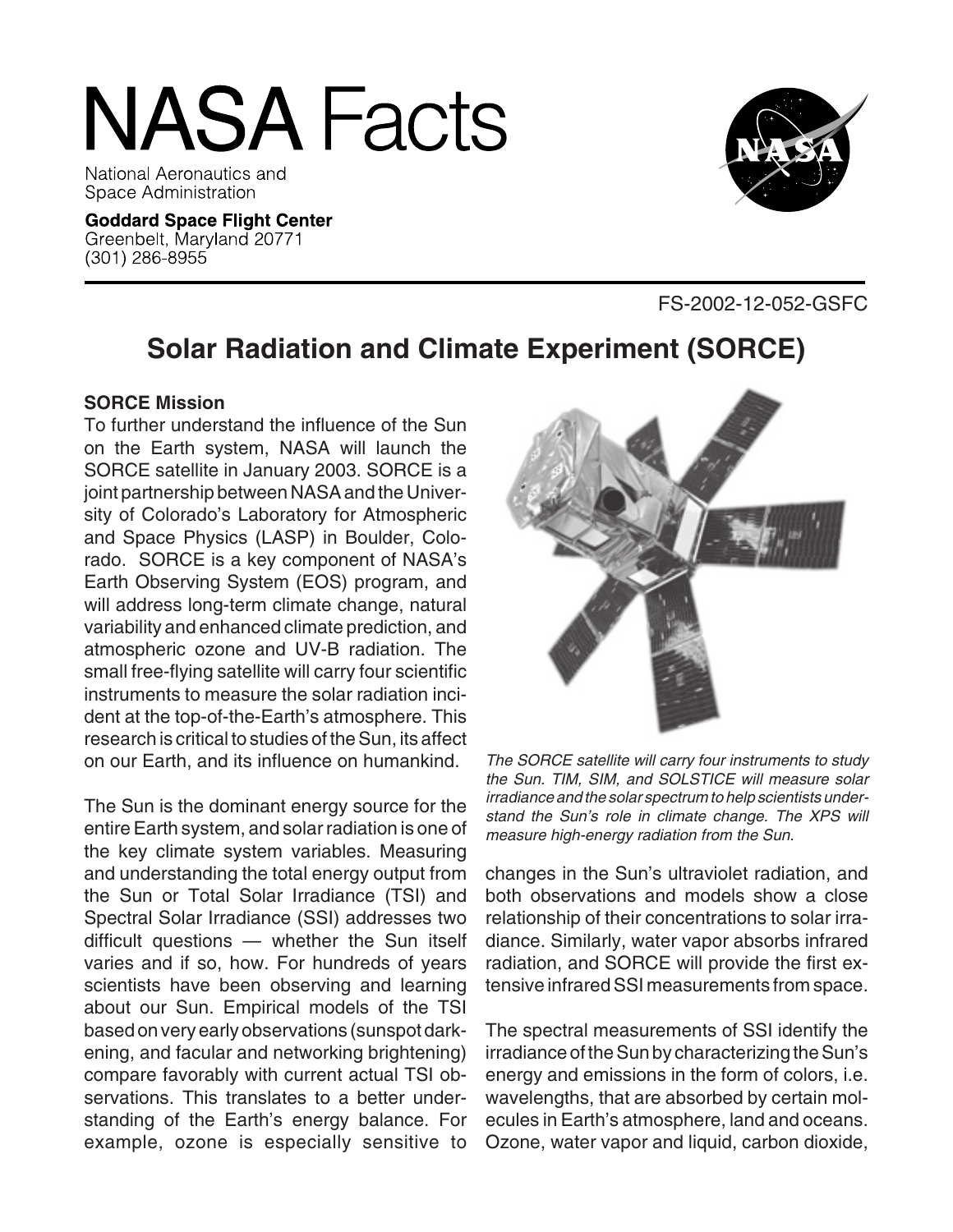methane, etc, each absorb their own set of characteristic wavelengths. It is important to know how the energy in each wavelength varies, since that tells us how the heating varies in different parts of Earth's atmosphere, land, and ocean. Using the most advanced equipment available, data obtained by SORCE will be used to model the Sun's output and to explain and predict the effect of the Sun's radiation on the Earth's atmosphere and climate.

SORCE will continue a history of TSI measurements with greatly improved accuracy. Monitoring TSI using electrical substitution radiometers (ESRs) from the vantage point of space began with the launch of the Nimbus 7 satellite in November 1978. This was soon followed by an Active Cavity Radiometer Irradiance Monitor (ACRIM) instrument on the Solar Maximum Mission and by the Earth Radiation Budget Experiment. More recently, second and third ACRIM instruments have been launched, in addition to the launch of two instruments on the NASA / ESA Solar Heliospheric Observatory. The various data sets are in basic agreement and show conclusively that variations of TSI track the passage of sunspots across the solar disk with an amplitude of about 0.2%, and that long-term solar cycle variations are only on the order of 0.1%. SORCE will continue these important TSI observations, and will further improve their accuracy to the order of +/- 0.01%.

SORCE also continues earlier SSI measurements carried out in the 1990's. The UARS/ SUSIM and SOLSTICE experiments provided ultraviolet SSI. The SOHO/VIRGO experiment measures SSI at selected wavelengths in the ultraviolet (402 nm), visible (500 nm), and near infrared (862 nm). SORCE will greatly extend the spectral coverage, continuously covering the wavelengths from 1 to 34 nm (XPS) and also from 115 to 2000 nm (SOLSTICE and SIM). SORCE will also improve the SSI accuracy using a similar ESR technique to that described above for the TSI measurements of TIM. Accurate knowledge of the Sun's variations at all

wavelengths that are heating important parts of Earth's atmosphere, land and oceans is an essential step to understand, model and predict impacts of the Sun on Earth.

## **SORCE Spacecraft**

The SORCE satellite consists of a spacecraft bus and four instruments funded by NASA. The four instruments on-board were designed and built by LASP at the University of Colorado in Boulder. They are the Total Irradiance Monitor (TIM), the Spectral Irradiance Monitor (SIM), two identical Solar Stellar Irradiance Comparison Experiments (SOLSTICE), and the XUV Photometer System (XPS). TIM, SIM, and SOL-STICE will measure total solar irradiance and the solar spectrum to help scientists understand the Sun's role in climate change. The XPS will measure high-energy radiation from the Sun.

The spacecraft carrying the instruments was developed by the Orbital Sciences Corporation in Dulles, Virginia, under contract to LASP. This spacecraft is three-axes stabilized with a control system to point the instruments at the Sun and the calibration stars. The stowed spacecraft is 39.4 inches (100 centimeters) wide x 63.1 inches (160.3 centimeters) high. With solar arrays deployed, SORCE is 133.6 inches (339.3 centimeters) wide x 63.1 inches (160.3 centimeters) high. The spacecraft, at launch, weighs 632.7 pounds (287 kilograms). The spacecraft is powered by 348 watts of electric power from its solar array.

# **SORCE Instruments**

# **Total Irradiance Monitor (TIM)**

The TIM will measure the TSI for the duration of the SORCE mission, monitoring changes in incident sunlight to the Earth's atmosphere via an ambient temperature active cavity radiometer. Using a new development that incorporates improvements and state-of-the-art technologies of the electrical substitution radiometer (ESR) and taking full advantage of new materials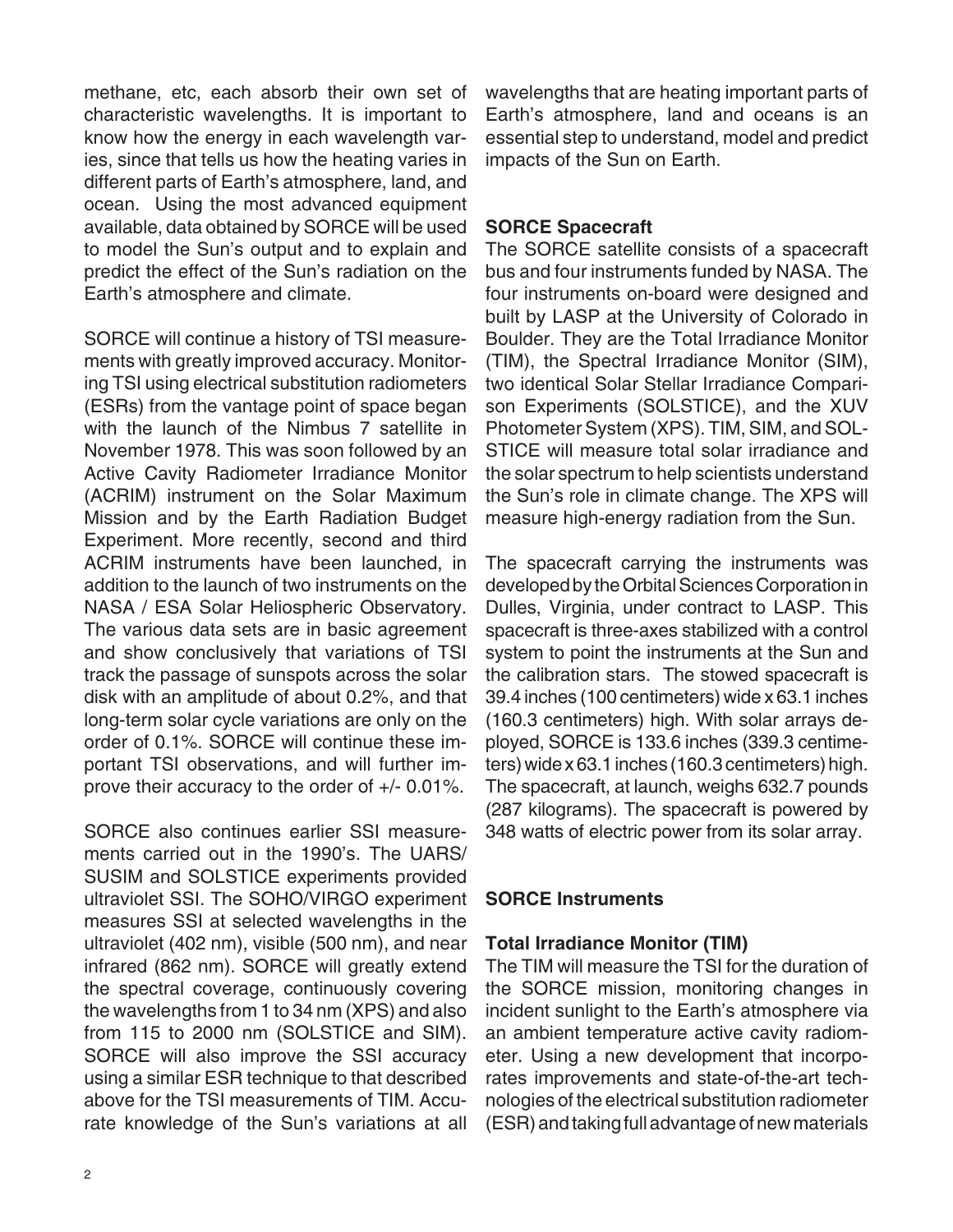and modern electronics, TIM measures TSI to an absolute accuracy of 100 ppm. TIM will report 4 measurements per day of the total radiative input at the top-of-the-Earth's atmosphere. Sunlight to any one of the four ESRs is modulated by an oscillating shutter. A precision aperture behind each shutter accurately determines the area over which sunlight is collected, absorbing nearly all of the Sun's energy as heat. This radiant power is then measured by a black absorptive ESR. The ratio of power to area provides an extremely accurate TSI measurement.

The accuracy of TIM's readings will allow scientists to observe the subtle changes in solar radiation brought on by the sunspot cycles. They will use these numbers to determine just how much the Sun varies on a day-to-day, a month-to-month, and a year-to-year basis and then compare these variations to changes in the climate. The new readings will also help improve climate models.



The Total Irradiance Monitor (TIM) will measure the energy emitted by the Sun ten times more accurately than previous sensors.

#### **Spectral Irradiance Monitor (SIM)**

SIM is a newly developed prism spectrometer that will make the first continuous record of the top-of-the-atmosphere solar spectral irradiance in the visible and near infrared. The wavelength coverage is primarily from 300 to 2000 nanometer range, with an additional channel to cover the 200 to 300 nm, and thereby overlap with the observations of SOLSTICE. SIM's range includes the peak of the solar spectrum. The total energy carried by all the visible and infrared wavelengths measured by SIM (from 300 to 2000 nm) adds up to more than 95% of the Total Solar Irradiance.

SIM will measure the SSI 4 times per day throughout the SORCE mission. This prism spectrometer uses only a single optical element to both disperse and focus solar radiation. The single optical element minimizes the susceptibility to deterioration of sensitivity on orbit. Sunlight entering this instrument is directed into a prism, which then directs different wavelengths of ultraviolet, visible, and near infrared into separate directions. The separate wavelengths of light will then illuminate five separate detectors including four photodiodes and one absolute detector - a miniaturized version of the TIM electrical substitution radiometer. The photodiodes measure the specific wavelengths of light between ultraviolet radiation and near infrared radiation.

To date, the time history of spectral irradiance variability in the visible and near infrared part of the spectrum is not nearly as complete, or as reliable, as the total solar irradiance and the solar ultraviolet radiation records. Understanding the wavelength-dependent solar variability is of primary importance for long-term climate change studies. By reviewing data from SIM, scientists may be able to tell how the solar cycles affect both visible and near-infrared wavelengths. Combined with improved measurements by ground and by aircraft, they also may be able to discern just how much of this light goes into heating up the lower layers of the Earth's atmosphere and how much goes into the land and oceans. SIM will also aid in efforts to discern exactly how much of the Sun's energy is reflected by industrial aerosols and clouds.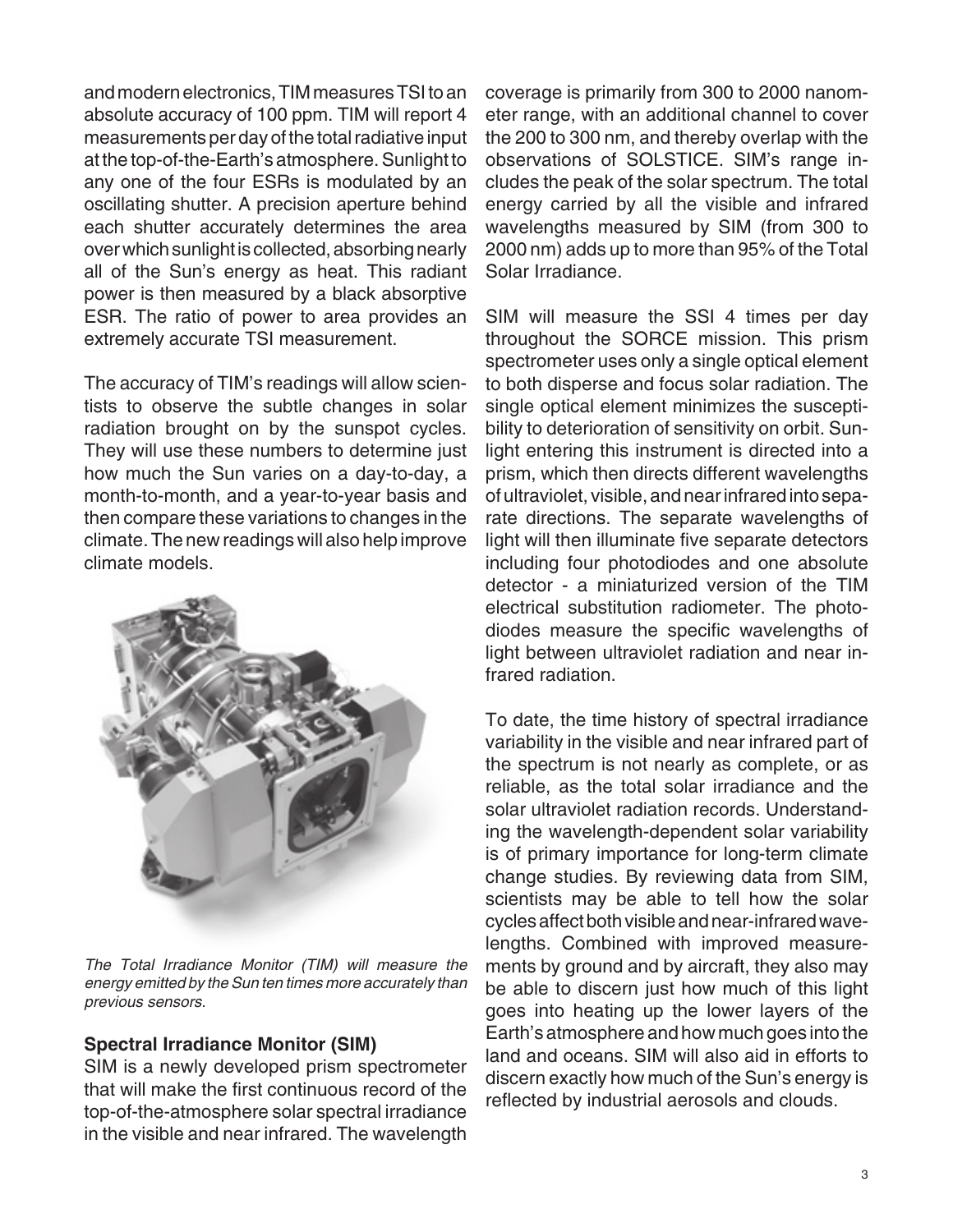

The Spectral Irradiance Monitor (SIM) will measure the solar spectrum in ultraviolet, visible, and near infrared wavelengths.

#### **Solar Stellar Comparison Experiment (SOLSTICE)**

There are two SOLSTICE instruments (for redundancy and for cross calibration) on-board SORCE that will measure solar ultraviolet irradiance from 120 to 320 nm daily. This SOLSTICE is a follow-up to the very successful SOLSTICE launched aboard the Upper Atmospheric Research Satellite (UARS) in 1991. The instrument observes the Sun and 18 bright, blue early-type stars using similar optics and detectors. Observing the very same stars as the UARS SOLSTICE, the SORCE SOLSTICE will make measurements with greatly improved accuracy and stability. The SOLSTICE on SORCE will continue to monitor ultraviolet radiation well after the UARS satellite is taken out of service.

The calibration for this instrument is unique. The stellar targets establish long-term corrections to the instrument sensitivity, as well as providing a basis for solar-stellar comparison for future generations. As SORCE passes through the nighttime portion of its orbit, SOLSTICE will measure the ultraviolet radiation coming from these selected blue stars. These stars emit spectra that have significant energy in the ultraviolet range measured by SOLSTICE, that are known to be

constant in time. So if SOLSTICE's measurements from these stars change over time, then scientists know that the instrument's response has changed. They can then use the knowledge to make adjustments to their data.



There are actually two independent SOLSTICE instruments onboard SORCE, referred to as SOLSTICE A and SOLSTICE B.

# **Extreme Ultraviolet Photometer System (XPS)**

The XPS measures the solar soft x-ray (XUV) irradiance from 1 to 34 nm and the bright hydrogen emission at 121.6 nm. The solar XUV radiation is emitted from the hot, highly variable corona on the Sun, and these high-energy photons are a primary energy source for heating and ionizing Earth's upper atmosphere. The XPS is the most sensitive to solar flare events as the solar XUV radiation often changes by a factor of 2 to 10 or more during these flares.

Studies of the solar XUV radiation began in the 1950's with space-based experiments, but the knowledge of the solar XUV irradiance, both in absolute magnitude and variability, has been questionable due largely to the very limited number of observations. With the launch of the Solar and Heliospheric Observatory (SOHO) in 1995, Student Nitric Oxide Explorer (SNOE) in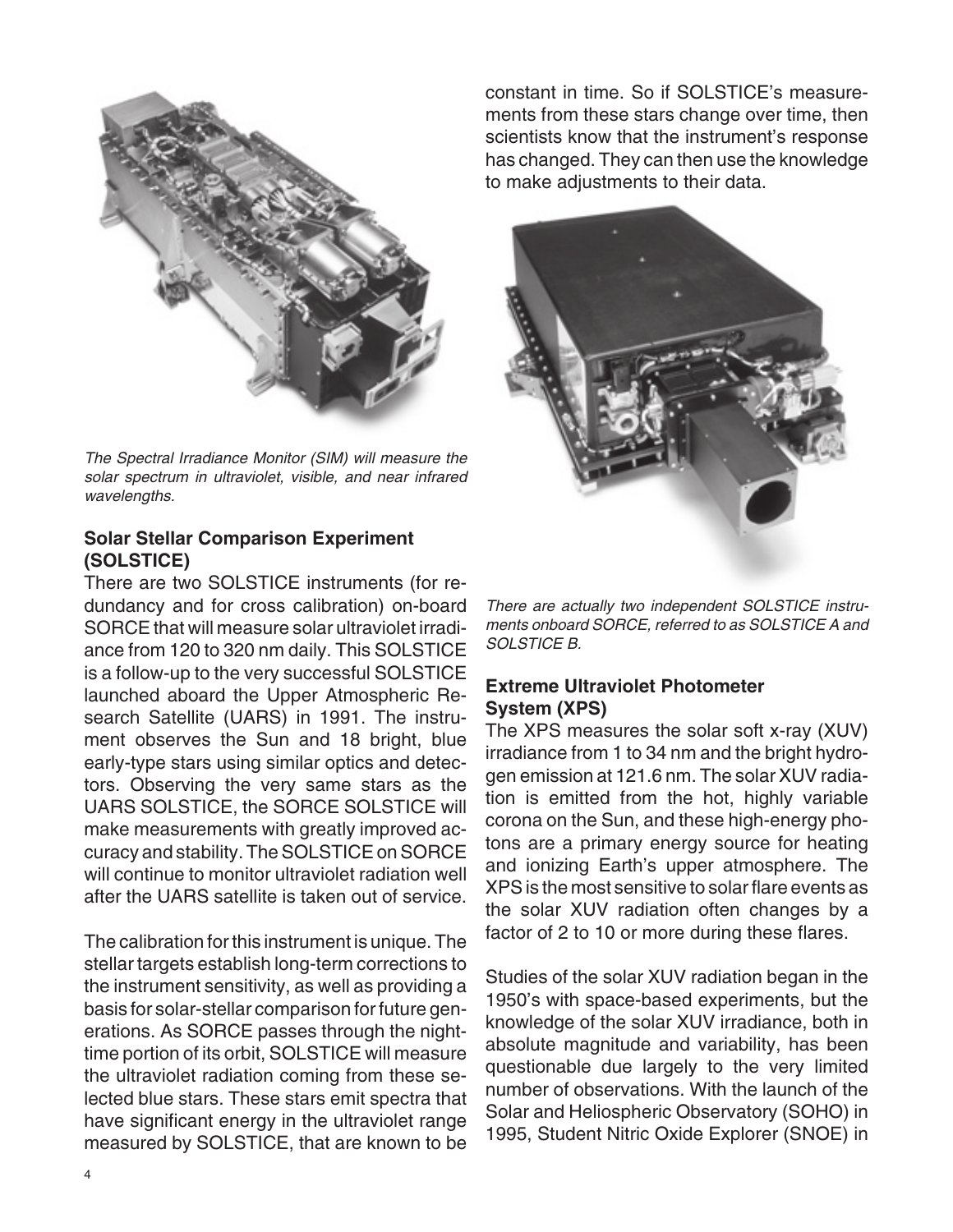1998, and Thermosphere-Ionosphere-Mesosphere-Energetics-Dynamics (TIMED) spacecraft in 2001, there is now a continuous data set of the solar XUV irradiance. With this history, significant advances in the understanding of the solar XUV irradiance have begun. The SORCE XPS, which evolved from earlier versions flown on SNOE and TIMED, will continue these XUV irradiance measurements with improvements to accuracy, spectral image, and temporal change.



Scientists will use XPS to study the Sun's corona and transition zone by monitoring solar radiation in extreme ultraviolet and low-energy x-ray wavelengths.

#### **Operations**

The launch will occur in January 2003 from the Kennedy Space Flight Center in Cape Canaveral, Florida aboard a Pegasus XL launch vehicle. The satellite will fly at an altitude of 640 km in a 40 degree-inclination orbit around the Earth. All four SORCE instruments will take readings of the Sun during each of the satellite's 15 daily orbits. The information will be transmitted to ground stations at NASA's Wallops Flight Facility in Virginia and a station in Santiago, Chile. The SORCE satellite will be operated from LASP's Mission Operations Center for the mission duration. SORCE will operate on orbit for a period of five years, with a design goal of six years.

#### **Management**

SORCE is a principal investigator led mission with NASA's Goddard Space Flight Center providing management and scientific oversight and engineering support. LASP at the University of Colorado has full programmatic responsibility for the SORCE mission. Scientists and engineers at LASP designed, built, calibrated, and tested the four science instruments on SORCE. LASP subcontracted to Orbital Sciences Corporation in Dulles, Va. for the spacecraft and observatory Integration and Test. NASA's Kennedy Space Center is responsible for all launch operations. LASP is responsible for the acquisition, management, processing, and distribution of the science data. SORCE is an example of how NASA, universities, and industry can partner together and create successful science missions.

#### **Data Processing**

The LASP Mission Operations Center contains all hardware and software necessary to conduct real-time spacecraft operational activities, including command and control of the instruments and satellite, mission planning, and assessment and maintenance of spacecraft and instrument health. Following spacecraft and instrument commissioning activities during the first 30 days after launch, normal operations will consist of two contacts per day with SORCE. Data that have been continuously recorded will be retrieved during these contacts. The nominal data volume received from the SORCE spacecraft is approximately 120 megabytes (1 billion bits) per day. Within 48 hours of data capture, the LASP Science Operations Center will process all science data with the associated instruments. SORCE will produce two principal scientific data products: Total Solar Irradiance (TSI) data and Spectral Solar Irradiance (SSI) data.

Science data processing will commence automatically within 24 hours of data reception from the spacecraft. Preview (unfinished) versions of the SORCE data products will be made available to the public within approximately 48 hours,